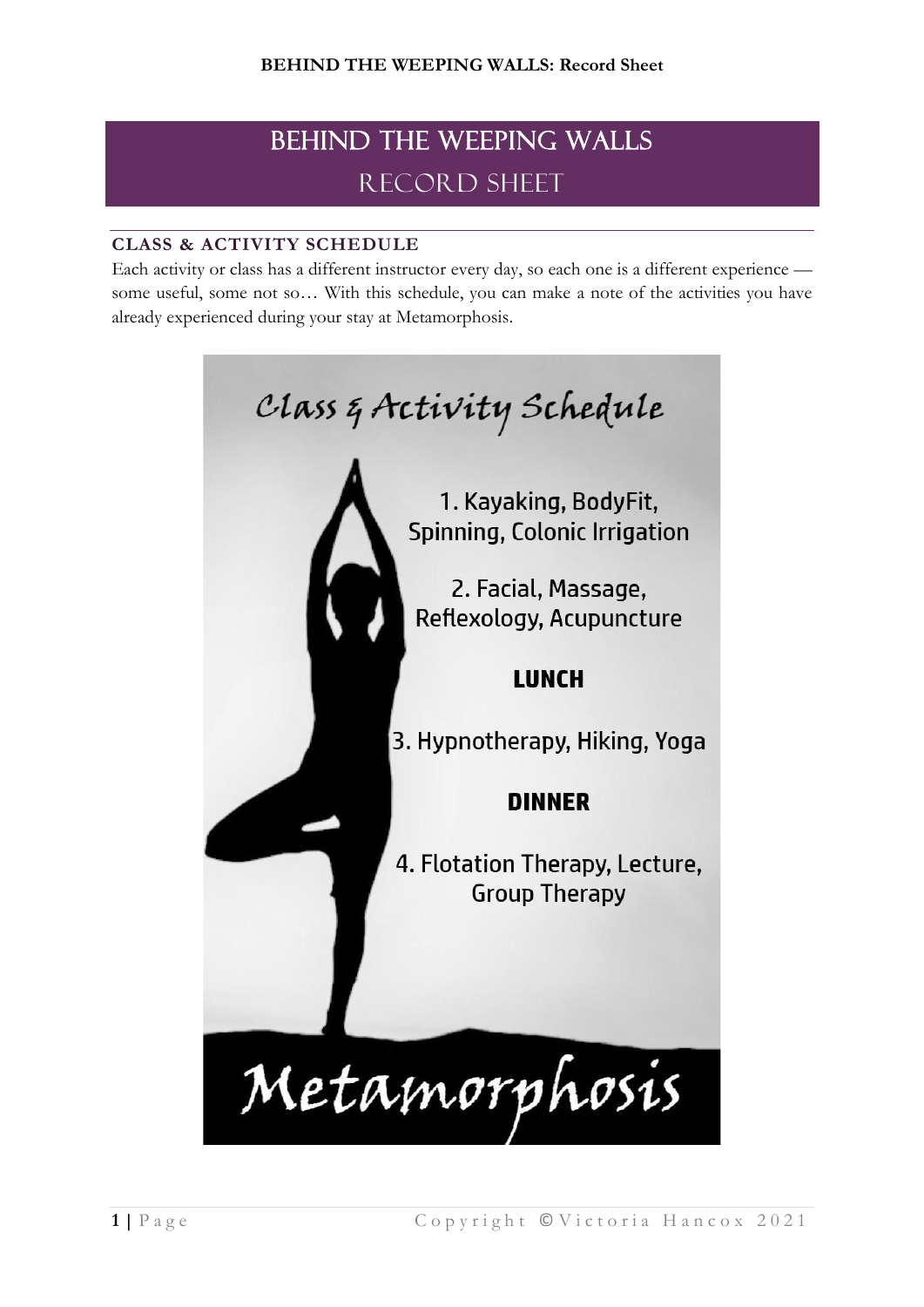#### **METAMORPHOSIS SCORE**

Whether or not the Retreat manages to transform you, as it promises to, depends on your **METAMORPHOSIS score**. You start at **zero**, and depending on if you add or subtract points, could end up with a negative or positive score. Whether that is a good or a bad thing, well, you'll just have to wait and see.

#### **Starting Score: 0,**

**Final Score:**

## **ITEMS AND INFORMATION**

You will collect items and information as you go, so it makes sense to record those somewhere safe. You wouldn't want to forget anything, now would you?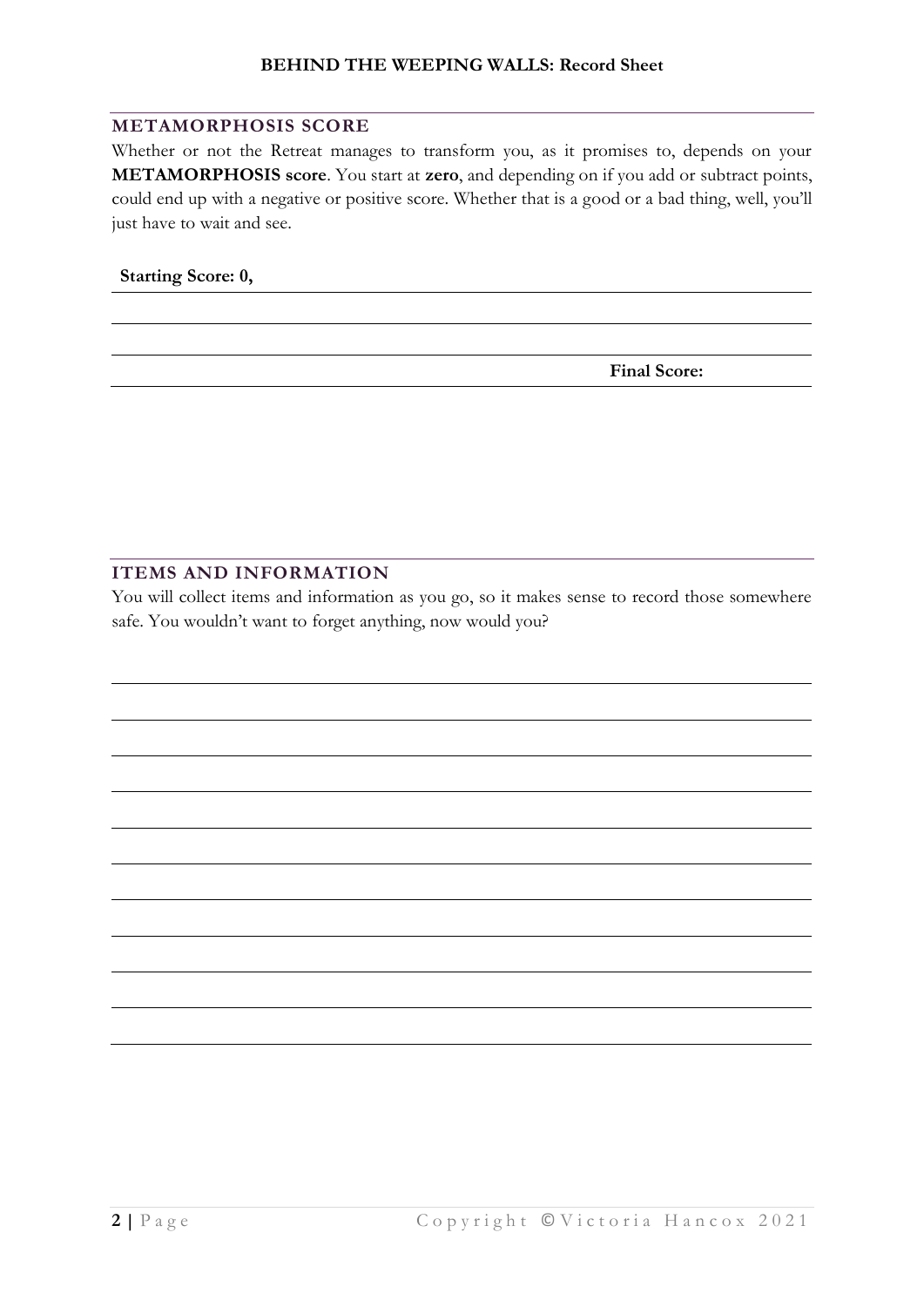#### **RUNESTONES**

You will also be collecting runestones. You may see only the markings or hear only the name. Sometimes, you may get both, but you should use this list of the 24 runes to make a note of all the stones that you **collect**. And keep in mind that type AND quantity are important.

For example, if you collect three Isa, no Raidho and one Sowilu runestones, your list would be marked like this:

|   | ィィィ | Isa    |   |
|---|-----|--------|---|
| R |     | Raidho | R |
|   |     | Sowilu |   |
|   |     |        |   |

Some of them may prove to be highly important during your time at Metamorphosis…

| Rune<br>Symbol              | Rune<br>Name                  | Alphabet<br>Letter |
|-----------------------------|-------------------------------|--------------------|
| N                           | Mannaz                        | M                  |
| $\boldsymbol{\mathsf{X}}$   | Gebo                          | G                  |
| F                           | Fehu                          | ${\bf F}$          |
| $\hat{\mathbf{x}}$          | Othila                        | $\mathbf O$        |
| $\mathcal{N}_{\mathcal{N}}$ | Uruz                          | U                  |
| $\mathsf{k}$                | Perth                         | ${\bf P}$          |
| $\ddagger$                  | <b>Nauthis</b>                | $\mathbf N$        |
| X                           | N<br>Ingwuz                   |                    |
| Y                           | Z<br>Algiz                    |                    |
| $\boldsymbol{\downarrow}$   | Eihwaz                        | Y                  |
| $\mathcal{L}$               | $\mathbf{A}$<br>Ansuz         |                    |
| P                           | ${\bf V} \, {\bf W}$<br>Wunjo |                    |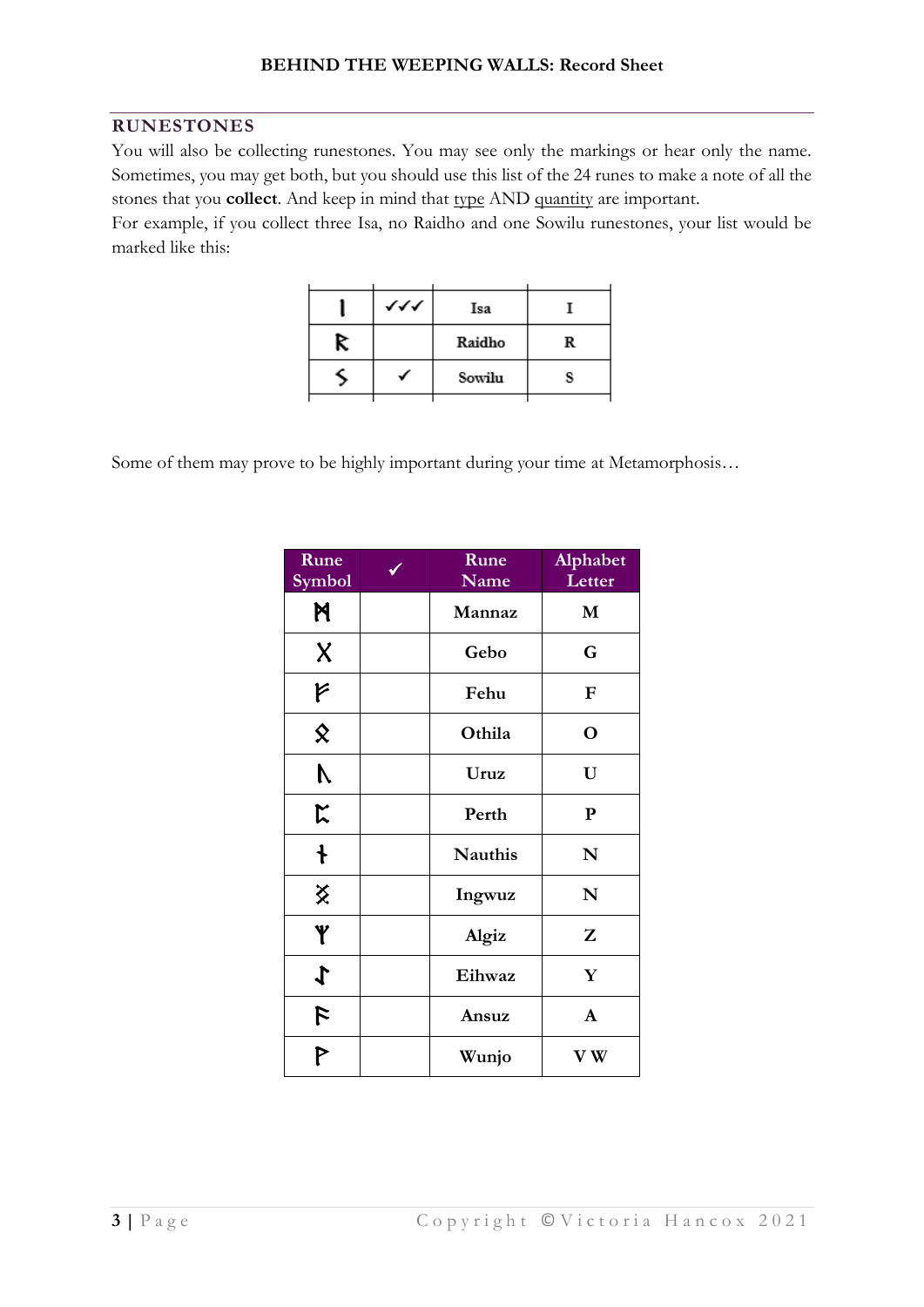#### **BEHIND THE WEEPING WALLS: Record Sheet**

| Rune<br>Symbol          | Rune<br>Name   | Alphabet<br>Letter |
|-------------------------|----------------|--------------------|
| M                       | Ehwaz          | $\bf E$            |
|                         | Laguz          | L                  |
| H                       | Hagalaz        | $H_{\rm}$          |
| Þ                       | Thurisaz       | $\mathbf X$        |
| M                       | Dagaz          | D                  |
| l                       | Isa            | I                  |
| R                       | Raidho         | $\bf R$            |
| $\leq$                  | Sowilu         | S                  |
| $\hat{\mathsf{T}}$      | Tiwaz/Tyr      | T                  |
| B                       | Berkana        | B                  |
| ♦                       | Jera           | J                  |
| $\overline{\bm{\zeta}}$ | C K Q<br>Kauno |                    |

### **KEYPAD SYMBOLS**

If you do make it behind the weeping walls and beyond, you will need access to certain rooms or be able to activate devices. If you figure out what numbers are represented by the keypad symbols, you should record them here for safekeeping.

| ₩ |  | $\mathbf{e}$ | ซ |
|---|--|--------------|---|
|   |  |              |   |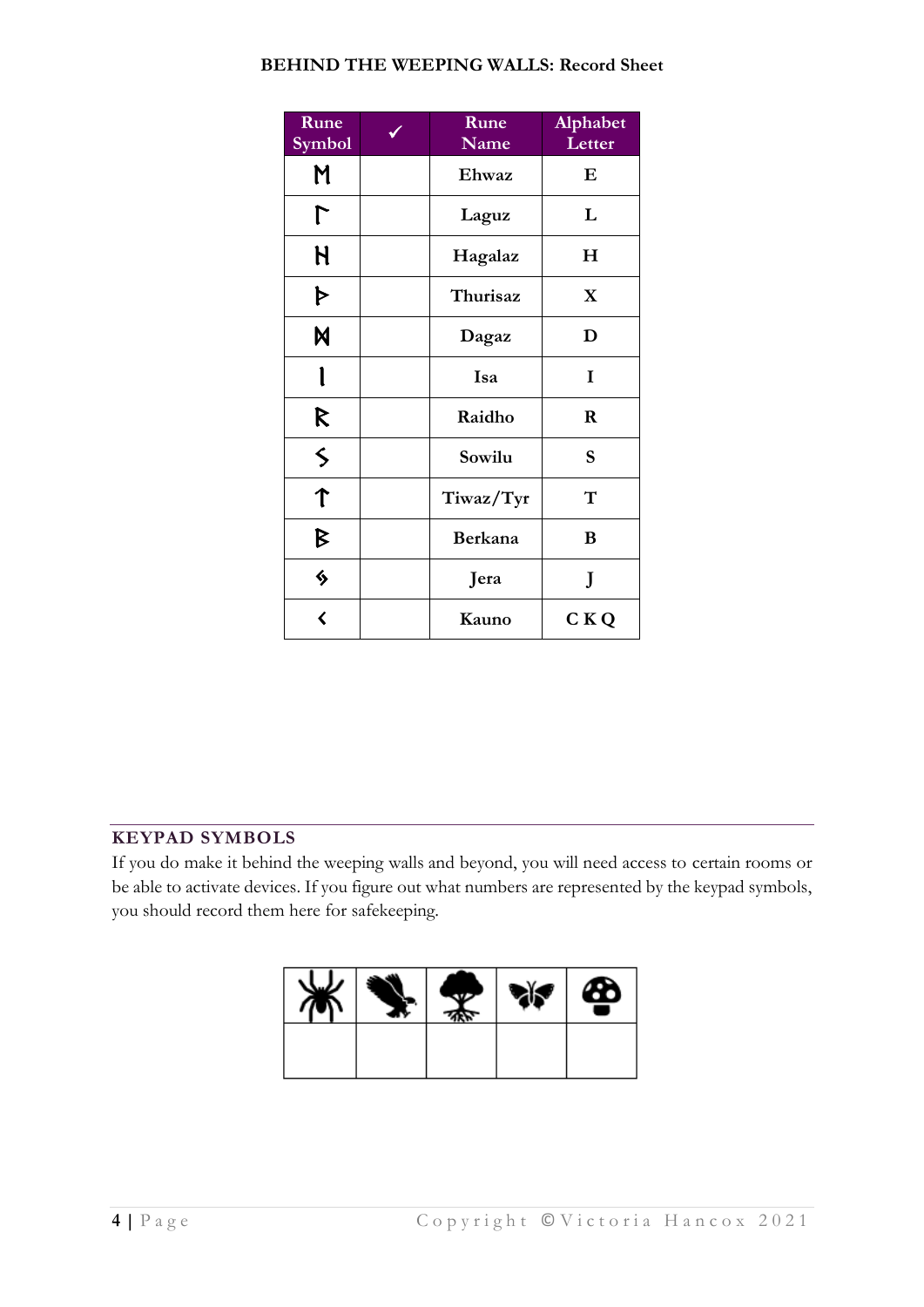#### **CODEWORDS**

There are also codewords to be ticked, so you can track your unique pathway throughout the entire saga.